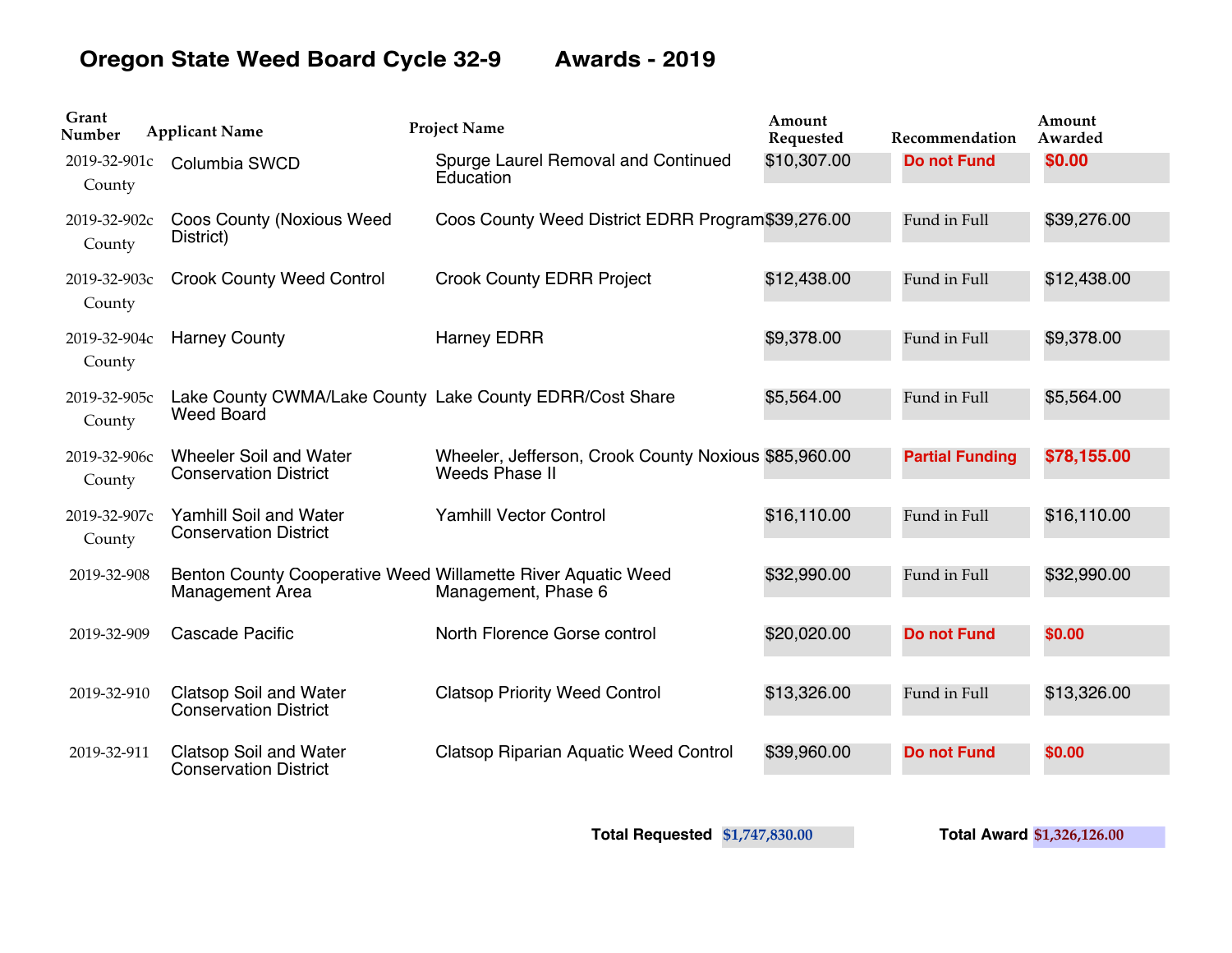| Grant<br>Number | <b>Applicant Name</b>                               | <b>Project Name</b>                                             | Amount<br>Requested | Recommendation     | Amount<br>Awarded |
|-----------------|-----------------------------------------------------|-----------------------------------------------------------------|---------------------|--------------------|-------------------|
| 2019-32-912     | Cultural & Ecological<br><b>Enhancement Network</b> | Illinois River Knotweed Project                                 | \$8,338.00          | Fund in Full       | \$8,338.00        |
| 2019-32-913     | Columbia SWCD                                       | Fishhawk Lake Noxious Weed Managemen\$13,717.00                 |                     | Fund in Full       | \$13,717.00       |
| 2019-32-914     | Columbia SWCD                                       | Scappoose Creek Garlic Mustard Control                          | \$15,917.00         | Fund in Full       | \$15,917.00       |
| 2019-32-915     | <b>Coos Watershed Association</b>                   | <b>Coos Watershed Noxious Weed Control</b><br>Partnership       | \$41,203.00         | Fund in Full       | \$41,203.00       |
| 2019-32-916     | <b>Coquille Watershed Association</b>               | North Fork Coquille Basin Weed Control                          | \$45,975.00         | Fund in Full       | \$45,975.00       |
| 2019-32-917     | <b>Crooked River Weed</b><br><b>Management Area</b> | Crook, Wheeler, Jefferson Biocontrol<br>Project III             | \$28,926.00         | Fund in Full       | \$28,926.00       |
| 2019-32-918     | <b>Crooked River Weed</b><br><b>Management Area</b> | Restoring Greater Sage Grouse Habitat                           | \$39,824.00         | Fund in Full       | \$39,824.00       |
| 2019-32-919     | <b>Curry SWCD</b>                                   | Curry Most WANTED 2019: The HIT list                            | \$32,368.00         | Fund in Full       | \$32,368.00       |
| 2019-32-920     | <b>Curry SWCD</b>                                   | Gorse WARS 2019: Curry Strikes Back!                            | \$33,138.00         | Fund in Full       | \$33,138.00       |
| 2019-32-921     | <b>Elk Creek Watershed Council</b>                  | <b>Woolly Distaff and Paterson's Curse</b><br>Control-2019      | \$48,576.00         | Fund in Full       | \$48,576.00       |
| 2019-32-923     | Friends of Buford Park & Mt.<br>Pisgah              | Friend's EDRR Riparian Corridor Treatmen \$20,505.00<br>Project |                     | <b>Do not Fund</b> | \$0.00            |
| 2019-32-922     | <b>Elk Creek Watershed Council</b>                  | Spurge laurel and Portuguese broom<br>control-2019              | \$46,926.00         | <b>Do not Fund</b> | \$0.00            |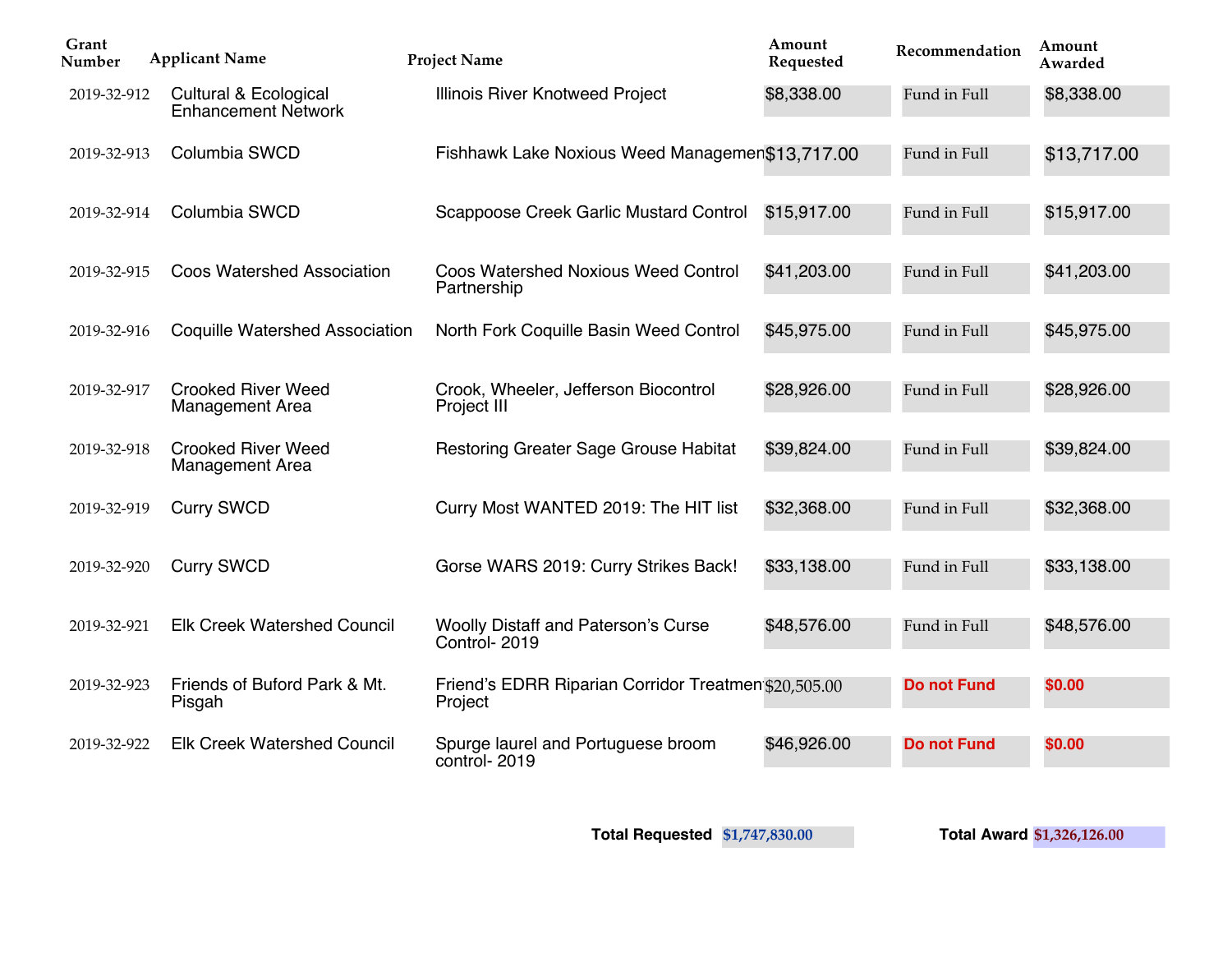| Grant<br>Number | <b>Applicant Name</b>                                  | <b>Project Name</b>                                       | Amount<br>Requested | Recommendation         | Amount<br>Awarded |
|-----------------|--------------------------------------------------------|-----------------------------------------------------------|---------------------|------------------------|-------------------|
| 2019-32-924     | <b>Grant SWCD Weed Control</b>                         | Grant County Top 5 Priority Weeds Phase I\$29,929.00      |                     | Fund in Full           | \$29,929.00       |
| 2019-32-925     | <b>Harney County</b>                                   | 2019 Harney African rue                                   | \$9,471.00          | Fund in Full           | \$9,471.00        |
| 2019-32-926     | <b>Harney SWCD</b>                                     | Johnsons Med sage Project                                 | \$5,167.00          | <b>Do not Fund</b>     | \$0.00            |
| 2019-32-927     | <b>Heart of Oregon Corps</b>                           | <b>Protect and Restore Bridge Creek</b><br>Watershed      | \$45,433.00         | <b>Do not Fund</b>     | \$0.00            |
| 2019-32-928     | Institute for Applied Ecology                          | <b>Endangered Butterfly Recovery in Benton</b><br>County  | \$25,000.00         | <b>Do not Fund</b>     | \$0.00            |
| 2019-32-929     | <b>Klamath Lake Land Trust</b>                         | Weed Control on the Sprague River                         | \$12,705.00         | <b>Do not Fund</b>     | \$0.00            |
| 2019-32-930     | Lake County Cooperative Weed<br>Management Area        | Lake County Dyers Woad Eradication                        | \$39,245.00         | Fund in Full           | \$39,245.00       |
| 2019-32-931     | Lake County Cooperative Weed<br><b>Management Area</b> | Warner Valley Russian Knapweed<br>/Perennial Pepperweed   | \$22,587.00         | <b>Partial Funding</b> | \$14,784.00       |
| 2019-32-932     | Lake County Cooperative Weed<br><b>Management Area</b> | Lake County Diffuse/Spotted Knapweed<br>Eradication       | \$7,959.00          | <b>Do not Fund</b>     | \$0.00            |
| 2019-32-933     | Lake County Cooperative Weed<br>Management Area        | Lake County Yellowstar Thistle<br>Prevention/Eradication  | \$19,195.00         | Fund in Full           | \$19,195.00       |
| 2019-32-934     | <b>Lincoln County Public Works</b>                     | <b>Lincoln County Gorse Control</b>                       | \$7,700.00          | Fund in Full           | \$7,700.00        |
| 2019-32-935     | <b>Lincoln County Public Works</b>                     | <b>Lincoln County EDRR Natural Resource</b><br>Protection | \$23,717.00         | Fund in Full           | \$23,717.00       |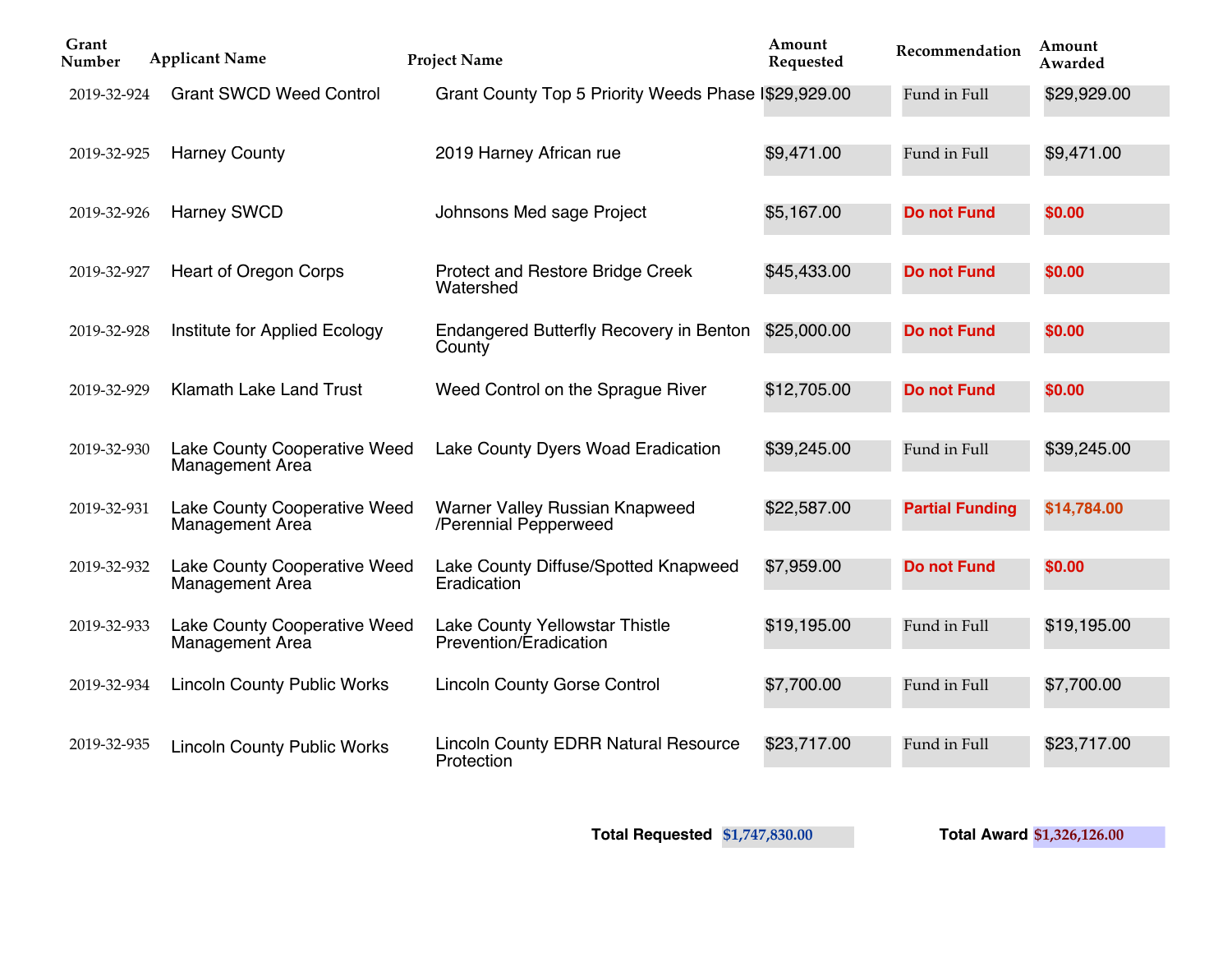| Grant<br>Number | <b>Applicant Name</b>                                   | <b>Project Name</b>                                                                              | Amount<br>Requested | Recommendation         | Amount<br>Awarded |
|-----------------|---------------------------------------------------------|--------------------------------------------------------------------------------------------------|---------------------|------------------------|-------------------|
| 2019-32-936     | Long Tom Watershed Council<br>(LTWC)                    | Long Tom Aquatic Invasives Treatment<br>2019                                                     | \$29,998.00         | Fund in Full           | \$29,998.00       |
| 2019-32-937     | <b>Lower Deschutes CWMA</b>                             | Lower Deschutes Weed Control Program                                                             | \$56,385.00         | Fund in Full           | \$56,385.00       |
| 2019-32-938     | <b>Malheur Watershed Council</b>                        | <b>Malheur River North Fork Preservation</b><br>Project                                          | \$7,300.00          | Fund in Full           | \$7,300.00        |
| 2019-32-939     | <b>Malheur Watershed Council</b>                        | Malheur County Rush Skeletonweed<br><b>Containment Project</b>                                   | \$37,125.00         | <b>Do not Fund</b>     | \$0.00            |
| 2019-32-940     | <b>Malheur Watershed Council</b>                        | Upper Willow Creek Leafy Spurge Project \$27,595.00                                              |                     | Fund in Full           | \$27,595.00       |
| 2019-32-941     | <b>Monument SWCD</b>                                    | North Fork John Day Leafy Spurge - Phase IV \$41,099.00                                          |                     | <b>Do not Fund</b>     | <b>\$0.00</b>     |
| 2019-32-942     | <b>Morrow SWCD</b>                                      | Morrow SWCD Myrtle Spurge Purge                                                                  | \$2,640.00          | <b>Do not Fund</b>     | \$0.00            |
| 2019-32-943     |                                                         | North Santiam Watershed Council North Santiam Invasive Ludwigia Treatmen \$24,772.00<br>& Survey |                     | Fund in Full           | \$24,772.00       |
| 2019-32-944     | Owyhee Watershed Council /<br><b>Jordan Valley CWMA</b> | Jordan Valley Weed Control 2019                                                                  | \$44,855.00         | <b>Partial Funding</b> | \$37,052.00       |
| 2019-32-945     | <b>Owyhee Watershed Council /</b><br>Jordan Valley CWMA | Whitetop Wipeout 2019                                                                            | \$22,480.00         | <b>Do not Fund</b>     | \$0.00            |
| 2019-32-946     | <b>District</b>                                         | Polk Soil and Water Conservation BSNWR Ludwigia Control & Monitoring<br>Phase 2                  | \$17,697.00         | Fund in Full           | \$17,697.00       |
| 2019-32-947     | <b>Portland State University</b>                        | Aquatic Weed Early Detection and<br><b>Technical Assistance</b>                                  | \$51,529.00         | Fund in Full           | \$51,529.00       |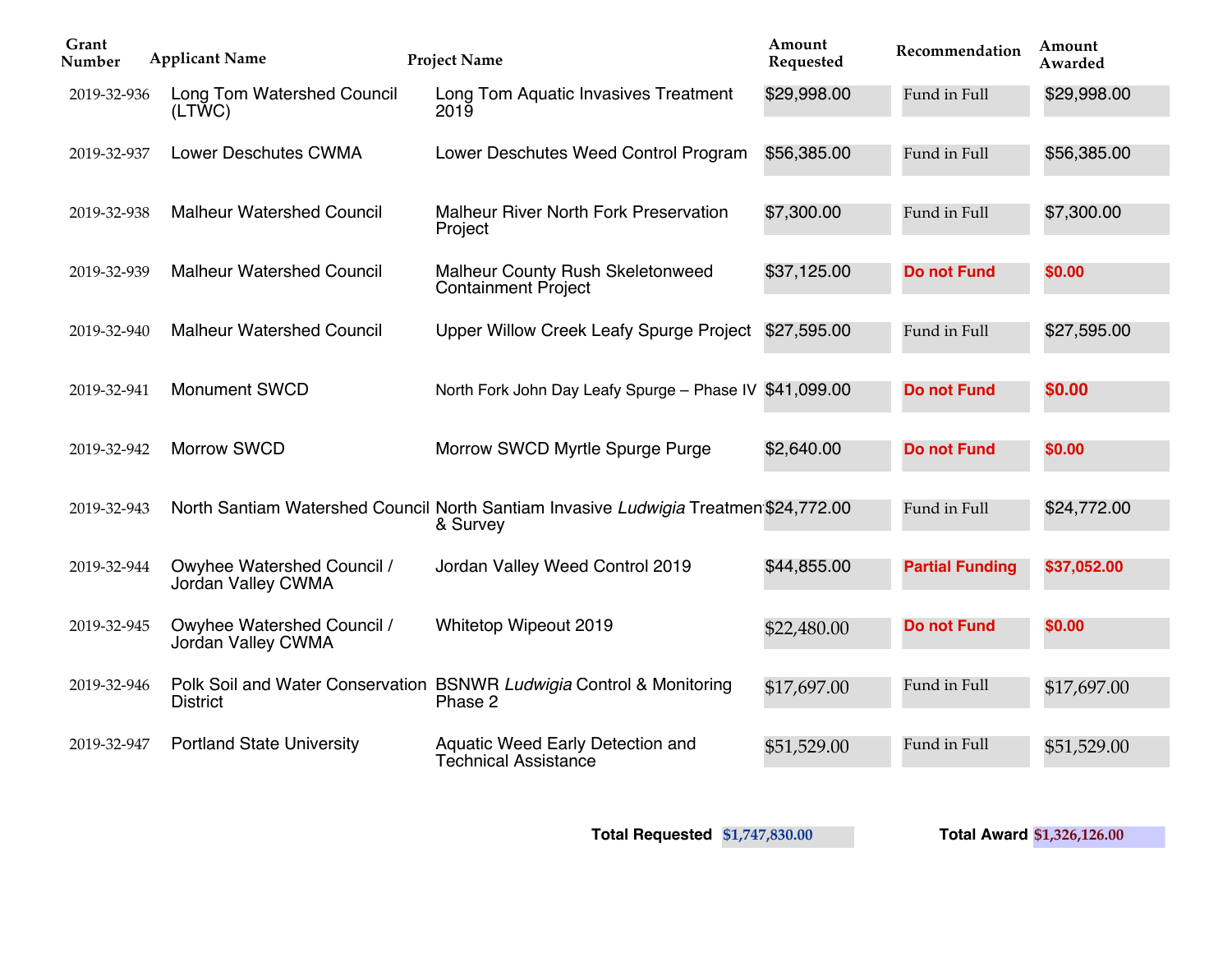| Grant<br>Number | <b>Applicant Name</b>                      | <b>Project Name</b>                                                        | Amount<br>Requested | Recommendation     | Amount<br>Awarded |
|-----------------|--------------------------------------------|----------------------------------------------------------------------------|---------------------|--------------------|-------------------|
| 2019-32-948     | Rogue Basin Partnership                    | 2019 Rogue Basin Noxious Weed<br>Treatments                                | \$32,599.00         | Fund in Full       | \$32,599.00       |
| 2019-32-949     | Sandy River Watershed Council              | Sandy River Delta Habitat Continuity                                       | \$9,500.00          | <b>Do not Fund</b> | \$0.00            |
| 2019-32-950     | <b>Sherman County Watershed</b><br>Council | Lower Grass Valley Canyon Weed Control \$27,795.00                         |                     | Fund in Full       | \$27,795.00       |
| 2019-32-951     | <b>Tillamook County SWCD</b>               | Project 79: South County Knotweed Phase 2\$12,159.00                       |                     | Fund in Full       | \$12,159.00       |
| 2019-32-952     | <b>Tri-County CWMA</b>                     | Northern Union County Meadow Hawkwee(\$45,000.00<br>Control                |                     | Fund in Full       | \$45,000.00       |
| 2019-32-953     | <b>Tri-County CWMA</b>                     | Baker County Skeletonweed and Crupina-\$30,000.00<br>Control & Containment |                     | Fund in Full       | \$30,000.00       |
| 2019-32-954     | Tri-County CWMA                            | Upper Burnt River Weed Control 2019                                        | \$38,757.00         | <b>Do not Fund</b> | \$0.00            |
| 2019-32-955     | <b>Tualatin SWCD</b>                       | Washington County Garlic Mustard Survey \$18,500.00<br>& Control Project   |                     | Fund in Full       | \$18,500.00       |
| 2019-32-956     | <b>Umatilla County Weed</b><br>Department  | 2019 UCWD C. Bugloss                                                       | \$12,710.00         | <b>Do not Fund</b> | \$0.00            |
| 2019-32-957     | <b>Umatilla County Weed</b><br>Department  | 2019 UCWD Garlic Mustard                                                   | \$20,668.00         | Fund in Full       | \$20,668.00       |
| 2019-32-958     | <b>Umatilla County Weed</b><br>Department  | 2019 UCWD Tansy                                                            | \$10,320.00         | Fund in Full       | \$10,320.00       |
| 2019-32-959     | <b>Union County Weed Board</b>             | <b>Union County Priority Weeds</b>                                         | \$28,210.00         | Fund in Full       | \$28,210.00       |